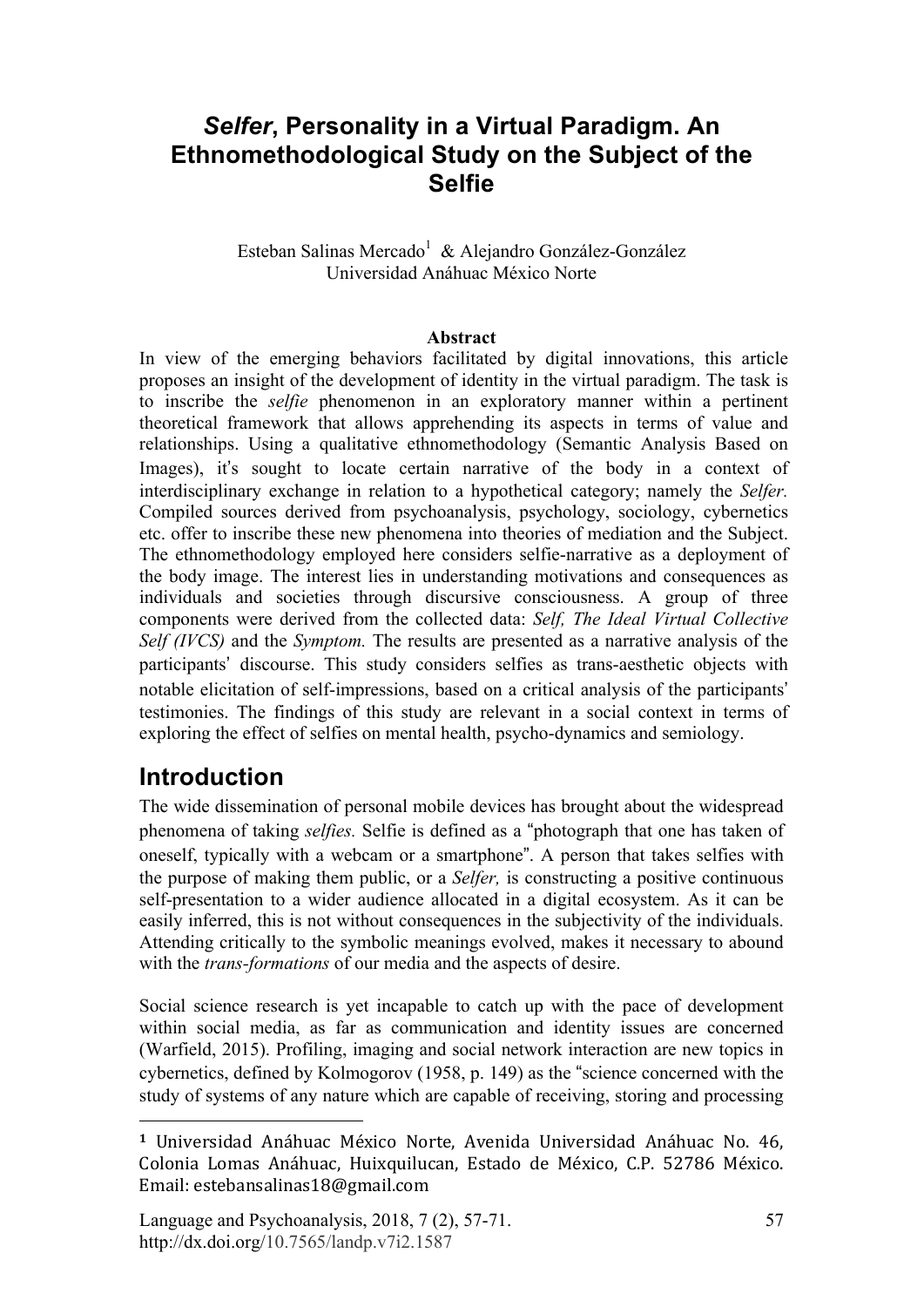information so as to use it for control". However, they have been widely studied in non-virtual grounds, that is to say society or interpersonal *real* dynamics within traditional psychology. The first advance of the new *technoself* studies, TSS, was coined in 2013 by Luppicini. In view of this context, studies on *selfies* appear to be beneficial for the purpose of understanding profiling, imaging and interaction in social networks.

As it has been pointed out by McLuhan (1995, p. 23) in his famous axiom "The Medium is the message"; it is thus important to examine the subjectified technological extension that allows selfies to exist. Information locally transmitted from technological platforms such as mobile devices have been considered in different addresses as "instantaneous, representative, appealing, egocentric, normative, hysteric, dysmorphic, sociopathic, hedonistic, artsy, intimate and conspicuous". Personal data in this aspect can be seen as a bundle of self-referred on-line content, or later named *egoteca,* into which *selfies* recollections find place. Hence the above mentioned adjectives elicited by this format are referential to well defined registers and operations studied by psychoanalysis, that is to say: it responds to the devaluatingidealizing logic of narcissism imaginary.

The *Selfer* directs a narrative to an *Other* which is consolidated by means of images while also refers to a fantasized identity. Bearing that in mind, one ought to question the emotional and perceptual responses that *Selfers* evoke in their *real* audience in order to evaluate the symbolic status of the exchange. The cultural flow of transaesthetic products which central value is stablished throw a visual appeal, such as selfies, through social networks, creates an implicit intersubjectivity established by users. Therefore; the code that circumscribes the relationship of *Selfers* and audience implies a specific iconicity, or even language, as shown by selfies. Are we expecting to see, as other studies have shown, a relation with the aggression inherited to secondary narcissism as J. Lacan portrays, where imitation, admiration, identification, provocation, competition and consumption or closeness<sup>2</sup> assumes the form of the operation?

The *Subject* presented by Lacan received a great amount of influence from the modern intellectual and political panorama of his time (namely; the world wars, the artistic vanguards and structuralism). Similarly, the phenomenology of the *Selfer* may proof useful in comprehending contemporary subjectivities. This article will thus aim to contribute with an analytical framework to apprehend the actuality of body schemes in relationship with personality and the way they are represented in digital profiles through selfies. If the Lacanian psychoanalytical topology has managed to demonstrate something, it is that the imaginary and symbolic registers anchoring within the real register of the body leads to precise consequences within our fundamental conceptions of the unconscious, repetition, transference and drive.

In December 1968, the Apollo Space Mission transmitted an image of the Earth on TV back from the moon. As McLuhan (1995, p. 21) remarked on this beautiful historical event: "We *outured* and *innered* at the same time, we were on earth and the

 $\overline{a}$ 

<sup>2</sup> This notion appeared in clarity for the first time in *Family Complexes in the Formation of the Individual* (1938).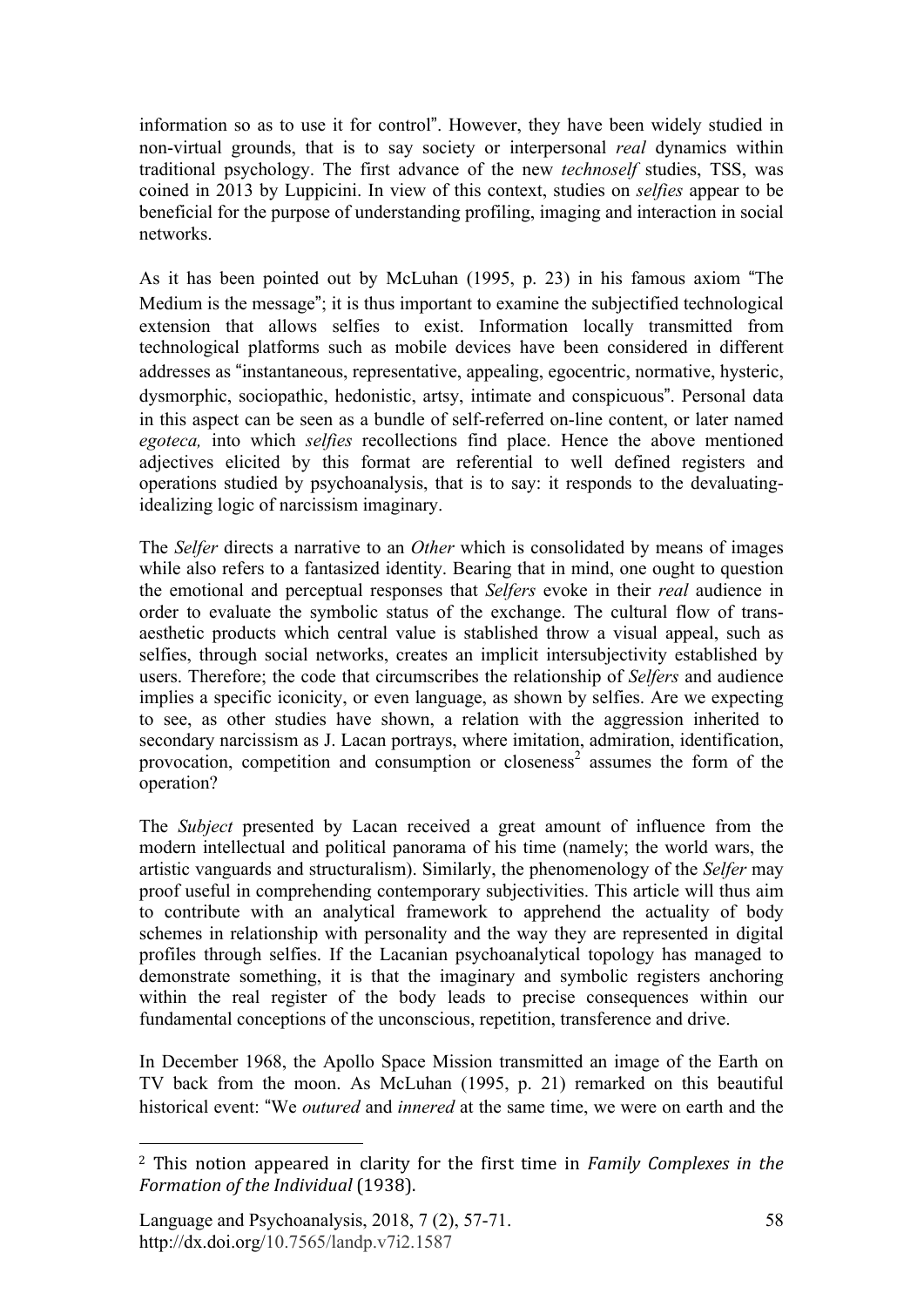moon simultaneously. And it was our individual recognition of that event that gave it meaning". This statement is compelling in the sense that the image can be seen as a universal selfie where everyone becomes the *Selfer* and the audience simultaneously. Furthermore, it also indicates the forthcoming of an epistemic revolution since people became irrevocably connected in the *global village,* as McLuhan famously coined the term*.* This development gave birth to the *mediation theory* which also provides the theoretical foundation of the qualitative technique used in this paper.

### *Objective*

By using different interdisciplinary backgrounds and empirical observation, the aim will be to elucidate the latent discourse concerning photographic instantaneous and public self-portraits; or *selfies*. The main objective is to achieve an assemblage of informed and heterogenous opinions on selfies. Further, the intention of this study is to avoid performing any value judgement, because to label selfies simply as 'postmodern narcissism' would be to apprehend a narrow vision of a cultural symptom (Senft & Baym, 2015). Therefore, part of the objective is to explore whether selfies signify wider implications of possible perspectives concerning human welfare.

# **Methodology**

### *Study Design*

This study used qualitative, non-experimental transversal design. The insights of the participants from the collected samples were gathered in accordance with ethnomethodological approaches and grounded theory. The *Image Based Semantic Analysis* technique developed by Reginald Clifford (Galindo, 1998) was used in this study.

### *Participants*

An intentional non-probabilistic sample of seven subjects (four women and three men) from *Universidad Anáhuac* in Mexico City was used. Inclusion criteria were the enrollment in the private institution above mentioned and to respond to all the topics in a comprehensive manner. The participants were primarily scholars, therapists and students from humanities and social studies. This study subserved the qualitative characteristics of the population and their specialized discourses that favored the process of in-depth interviews and the textual testimony in the narratives presented as the results, hence the small number of participants.

### *Sites*

A classroom in *Universidad Anáhuac* was employed for the core of the study, where the participants were shown *selfies* via projector. Later, a focus group discussion and individual interviews were conducted in various settings, all of which were enclosed comfortable environments in order to optimize participant disclosure.

#### **Measures**

Observation and discussion of a collection of 2,789 *selfies* from randomly selected users under the hashtag #*Selfie* on *Instagram*. The study was conducted on the 8th of August 2017 and lasted seven hours in total. The participants were briefed that the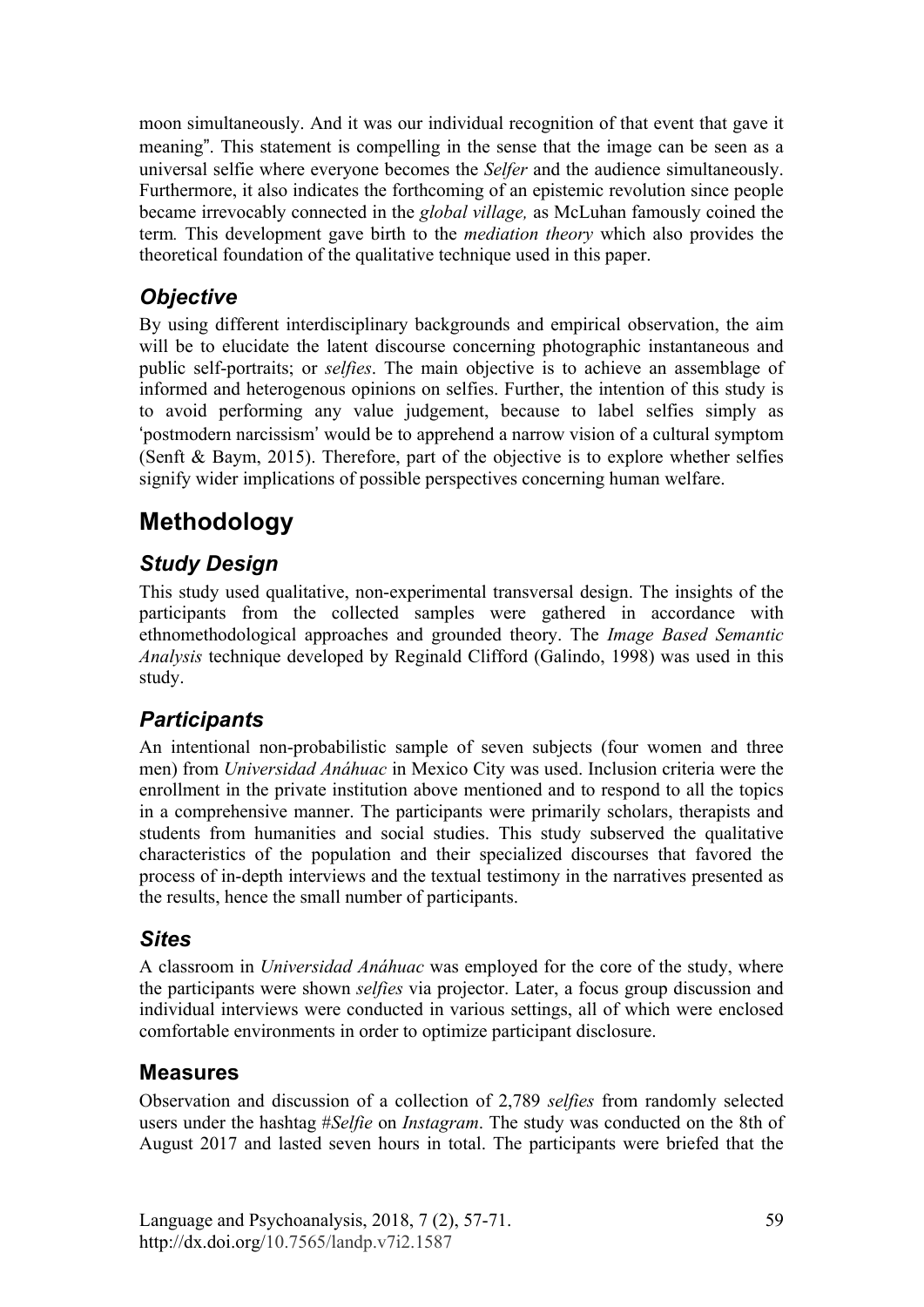study was carried by a bachelor degree student. Two initial participants (other than the seven listed above) withdrew from the study due to timing difficulties.

### *Procedure*

Initially the pictures where shown to the sample. In this stage the analytical categories begun to be displayed and expanded. The main aspects of the images reflected where selected to constitute the core of the analysis, these consisted primarily of the visual aspects in terms of elements in the compositions, emotional aura permeating the image and social and cultural contextualization in terms of preferences, affiliations and relations between preexisting literature to understand the iconic aspects of *Self*.

Further, individual interviews lasting approximately one hour were conducted with each of the seven participants, where raw data were gathered using audio recordings and notes. The data were processed into the form of interview charts, category charts and analytic charts in accordance with the adopted methodology (Clifford, 1998). The processed data in the form of charts were then analyzed and divided into five subcategories. These sub-categories were refined and constructed into three specific metaphoric components. Lastly, the narrative of the components was adjusted into the format of a case study of the metaphoric Subject-of-the-Selfie*,* the *Selfer*.

This technique systematically analyzes the probes of the cultural material, social discourse, and expands on the narratives of the symbolic capital of each individual testimony. The participants were purposely selected in hopes that their testimonies might indicate the opinions from their fields, namely the humanities, psychoanalysis and social studies.

### *Analysis*

The narratives thus presented constitute an amplification of the discourse signifiers expressed by the participant testimonies and their correlations with the grounded concepts of the methodology. The author of this methodology (Clifford, 1998) is associated with the mediation theory, basic concepts such as ´discursive consciousness´ and ´indexicality´*,* while also recognizes the founder of ethnomethodology Harold Garfinkel. The final analysis is consistent with this style of narrative construction; adhering the textual phrasing used in depth interviews, where, at the same time, indexing the statements to their authors. The Lacanian psychoanalysis with its approach on linguistics as well as theory of informatics was utilized throughout the discursive interpretation, considering that the core of this analysis is the dialectic of the self-image.

### *Ethical Considerations*

The heuristic value of this method comes from creating an allegiance with a subjectobject of study, hence expressing a mediated *doxa*. The study is built inside a paradigm in which daily-life language creates and describes actions within the social ground, and these verbalizations are sought to be taken into consideration and indexed for further elaboration in research. The nature of the statements and the phenomena they refer take place in a specific time, place and actors, hence its limitation: the findings are non-generalizable. The anonymity of the participants was granted by the methodology. The participants provided ethical consent and were aware of their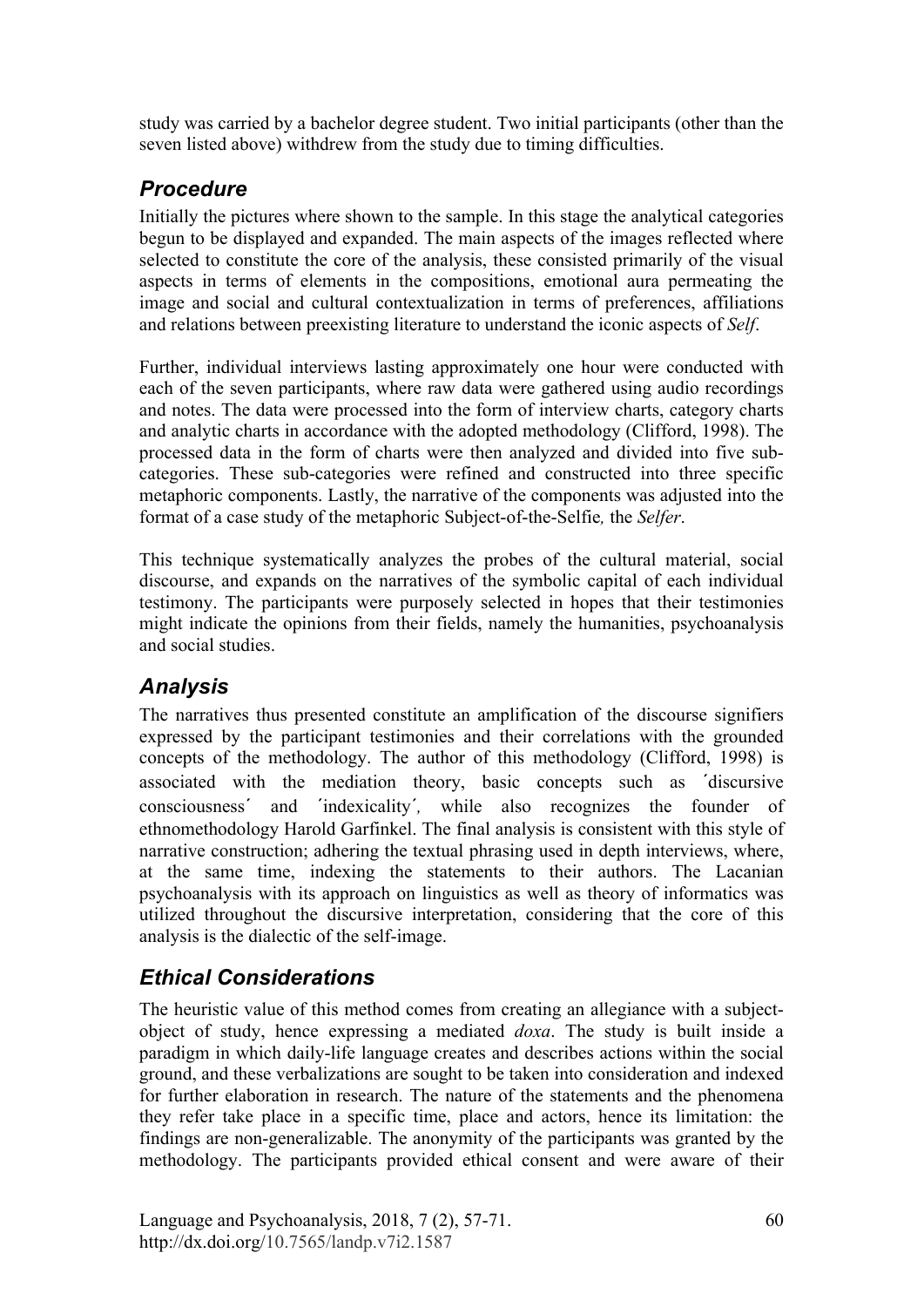ethical rights to withdraw from the study. The study was subjected to an ethical approval by the institution before it was carried out.

# **Results**

Meta-categories were developed as a result of the most common topics in the participant discourse. Firstly, the statements were distributed into five sub-categories: a) values and properties, b) functions, actions and consequences, c) signs or appearance, d) cultural meaning and e) affects. Each significant word, concept or signifier were taken into account for each and every one of them. These metacategories were further developed into a trinomial group of components, namely the *Self, The Ideal Virtual Collective Self (IVCS)* and the *Symptom.* These three components reflect a progressive extension of the consequences and values of selfies; from a constitutive stage to a social and clinical elaboration.

The trinomial group component was selected due to the extension of the arguments built upon three main concerns: a) the constitutive aspects of identity as the incorporation of the psychosocial spheres form the outside world into the interiorized figures of self-representation. b) the normative aspects of the subjective identification and the contemporary embodiment of the image and c) the possible discomforts related to the dynamics of the publicity of the self-profiles in digital media. The final material constitutes the processed analysis of the three components presented in the structure of narrative constructs that include some participants' quotes.

### *The Self*

*"*There is no better way to account for selfies than through the idea of coagulation of the Ideal-self image that Lacan theorizes in the mirror stage*"* (Participant #3).

Our species is not organically self-sufficient from the early stages such as other mammals; instead, *Homo sapiens* relies in the cares of the mother until very advanced age (Corte, 2015). This ontogenetic evidence is contingent to the materialistic explanation of the Lacanian subject as presented in the canonic article *The Mirror Stage* (1937), where Lacan described the antagonism of the environment for the fragmented and uncoordinated new subject-to-be. In this adversity, the child fixates his desires of completeness in the image reflected in the mirror, which contrasts with the primitive feelings of fragmentation and constitutes the matrix of reality perception*<sup>3</sup>* .

As the development goes further, the personality begins to consolidate. The further inscription to an established language will define all the extension of *Self*. This definition includes, the gratifying or dissatisfying relationships, the interiorized figures that are identified with oneself and the way to solve problems. The nature of

 $3$  The development of the imaginary register, which occupied the majority of Lacan's early work, found its culminating point in the mirror stage. However, it is of the upmost importance to follow through the transformations of this notion throughout his elaborations. For instance, in the 1964 seminar The Four Fundamental Concepts of Psychoanalysis Lacan articulates these findings with the function of the gaze in relation with the cause of desire, making use of the optical scheme to account for the symbolic intertwining of the self-image.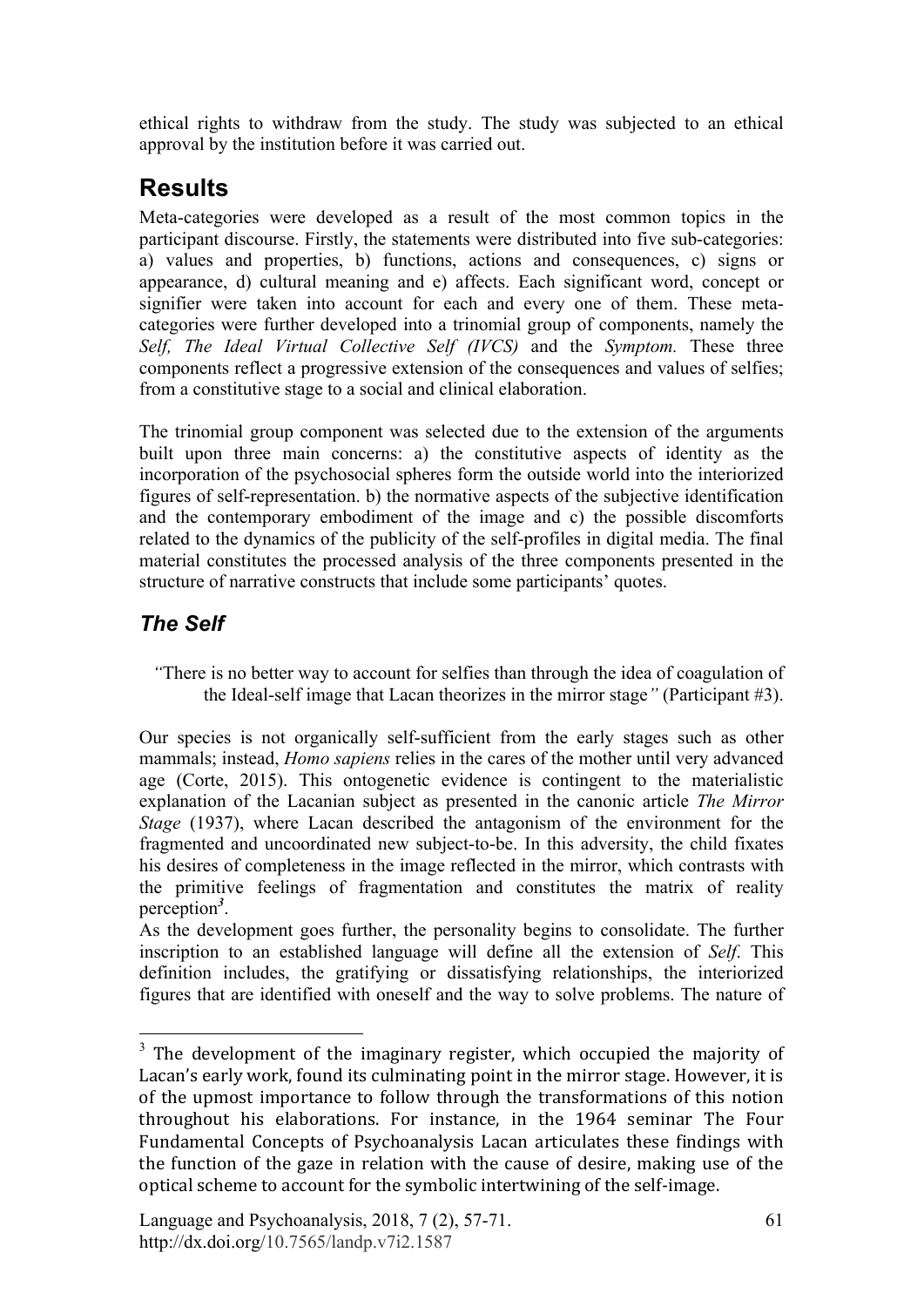the inscription to the social reality sets the beginnings of the unconscious dialectics and eventual identification in relation with the *Other*. One participant accounted for the shift of paradigm in relation to identity in the virtual representability with the following statement: "adaptation in digital ecosystems is a new modality of identification" (Participant #3 in accordance with Zepeda and Herrera, 1995). However, with Lacan, self-consolidation involves the intertwining of the human registers, namely the real, the imaginary and the symbolic, within the identification to a signifying chain.

Personality does perform as a "non-biologic membrane*"* (Participant #5) that mediates between the interior and exterior world, the Self and the *Other*. At this point a distinction is made to contrast the Latin signifier '*persona, personae*: *mask'* from which the word has found etymology. This contrast is made upon the fact that a mask is unidirectional whereas a membrane "permeates and exchanges information to balance the environment" (Participant #3), since there are antagonist forces going in and out the interior world. To thrive is to be adapted, to be able to love and work; reaching the minimum friction or opposition with the *Other*: in that way *"*standardization is observed*"* (Participant #1). This inscription corresponds with the eccentric place related by Lacan (Lacan, & Fink, 2006, p. 6) in the opening paragraph of this famous seminar on the *Purloined Letter*:

My research has led me to the realization that repetition automatism (*Wiederholungszwang*) has its basis in what I have called the insistence of the signifying chain. I have isolated this notion as a correlate of the ex-sistence (that is, of the eccentric place) in which we must necessarily locate the subject of the unconscious, if we are to take Freud's discovery seriously. As we know, it is in the experience inaugurated by psychoanalysis that we can grasp by what oblique imaginary means the symbolic takes hold in even the deepest recesses of the human organism.

One reason why it can be inferred that selfies constitute a subjective narrative of identity is due to their power as signifiers. "A selfie gallery represents the subject to another selfie gallery" (Participant #2, paraphrasing the famous Lacanian definition of Subject: a signifier that represents for other signifiers). Contemporary perception is importantly constituted by the predicate of the *Other*, which is represented by the dynamics in social networks.

"As I see that other, the specular image,  $i(a)$ , I see me" (Participant #7)<sup>4</sup>.

 $4$  This contribution allows us to trace back the function of the gaze as a mediated relation with the object of castration. This dimension is carefully elucidated in The Four Fundamental Concepts of Psychoanalysis alongside with the poems of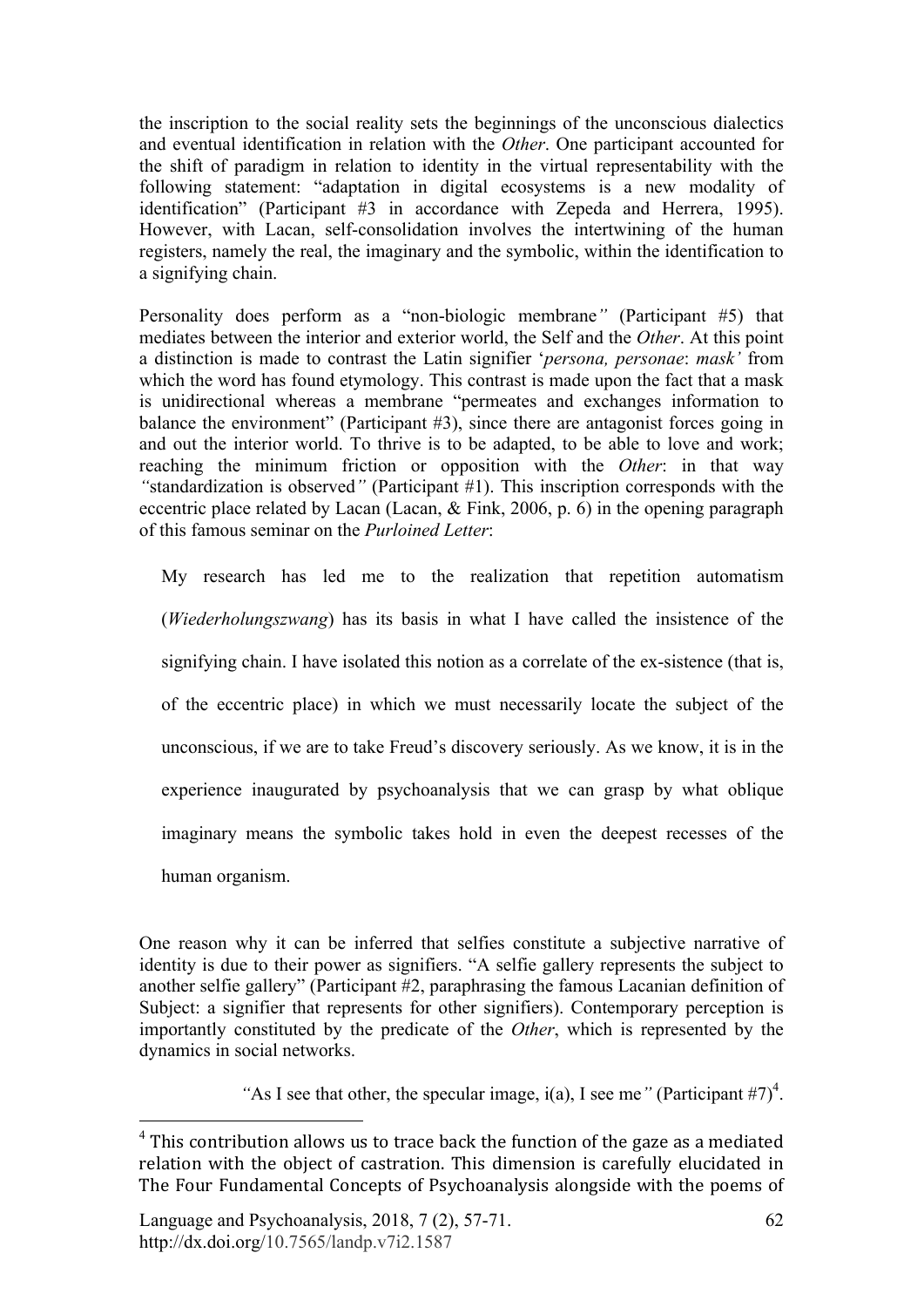Insecurity originates from the primordial fear of death; what follows are the chains of necessities, demands and ultimately symbolic desires. From within the imaginary register we discover our desire to become an immortal omnipresence satisfied with selfies. Nevertheless: "is such imaginary fulfillment real or even healthy?" (Participant #2). We are led to deduce that what sustains this desire to be omnipresent comes from the reaches of mass media, which was later called micro-celebrity from within attention economy, as studied by Marwick (2015).

Ultimately, standardization as a consequence of society, contributes to a desire to be a *"*desirable, beautiful and intelligent merchandise*"* (Participant #1). That in turn is translated into repetition and imitation which are the basic processes of selfconsolidation as seen in selfies. Through repetition a disguised continuum is established in which the whole Subject is implied (Nasio, 2013). *"*Selfies are facilitated by phone cameras whose technique is based on the function of repetition*"* (Participant #6). Repetition is thus reinforced via selfies where the imaginary content of the selfie-signifiers can be reproduced to gain symbolic sense; a public explanatory narrative of self.

Some participants took notice in the contemporary phenomena that the aesthetization of the media has brought about by the exercise of appeal in the interiorized logics of merchandise. "Selfies are a non-paid part of work produced by *prosumers"* (Participant #1) since they feedback to the commercial panoptic about ´trendy lifestyles´. Technologies of the self, as coined by Foucault, far from only producing efficient consumers has proved to be a most valuable source of the immaterial profitable *qualia*.

### *The Symptom*

 $\overline{a}$ 

It can be said that from this origin the ego retains the ambiguous structure of the spectacle clearly seen in the situations of despotism, seduction and parade described above and gives their form to the sado-masochistic and scoptophilic drives (desire to see and to be seen), which are essentially destructive of the other. Lacan in *The Family* (2002, p. 3)

As mentioned, Lacan in *The Mirror Stage* (2006) describes identification of the Subject with the specular image and therefore the importance of the body's *Gestalt.* According to this reading, the register of that imago conforms the matrix of idealization-based introjections that constitute the Self ideal. But as it is shown in the dialectic opposition of the imaginary, this scheme can give birth to its complete opposite: the source of shame and guilt. It's upon this imaginary ground in which the aesthetic narrative of the selfie, as a *"doppelganger"* (Participant #1), will be built upon: to obliterate the dimension of the lack, to obdurate castration and with that, desire. According to some of the participants, the process of reiteratively accumulating selfies in public profiles could create a deployment of identity, an object scission that results in a polarization of cathexia in which the material body is diminished through castration fear or complex.

Aragon and Valery and the theories of Aristotle, Sartre and, most importantly: Merleau-Ponty.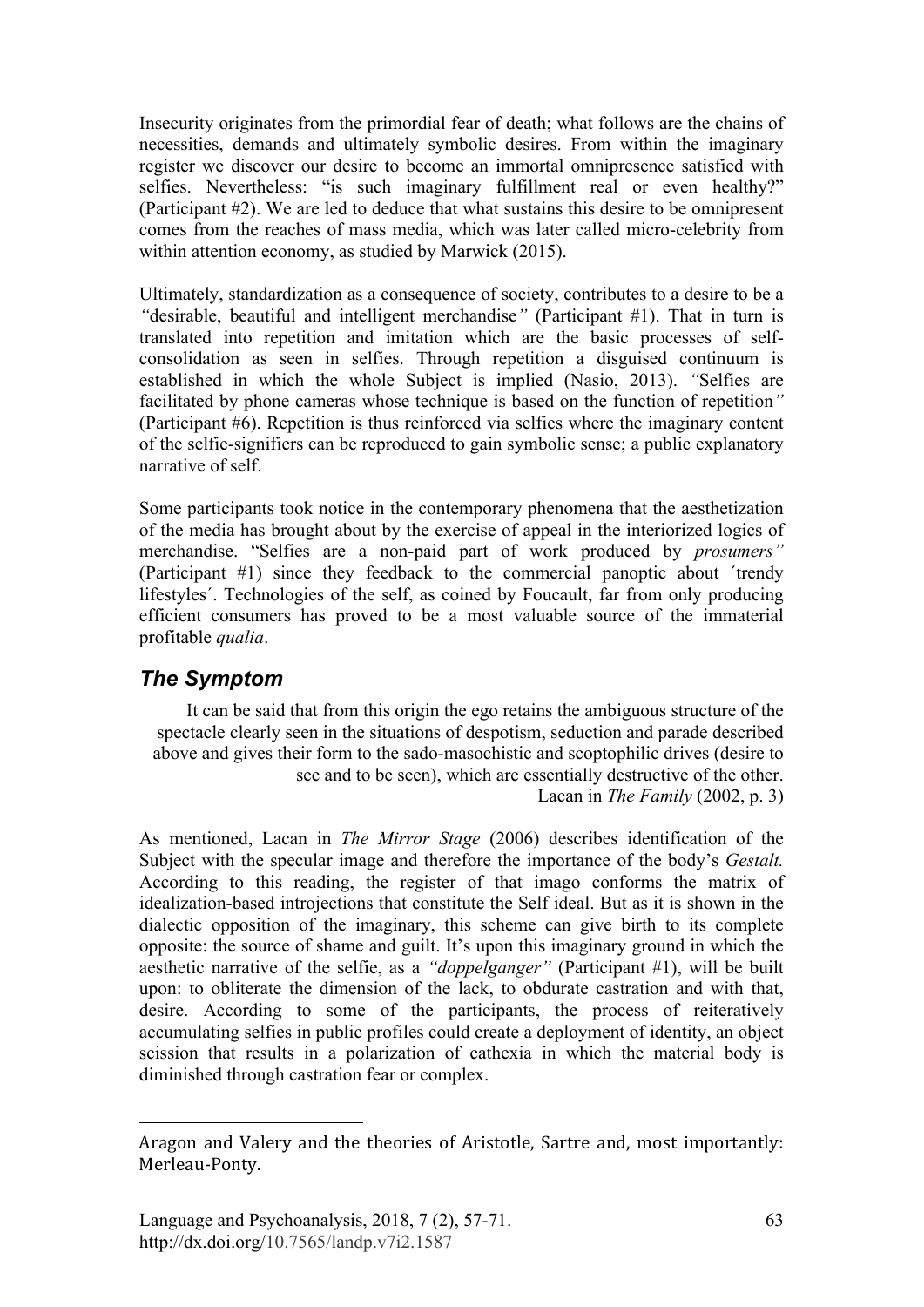Put in topological consideration; something in the real fails to be aligned with the symbolic, as a consequence of imaginary turbulence concerning one's own public image. The imaginary register *reels*; it drifts along with the speculative feedback that the digital profiles receive form the super-public. Far from the *point de capiton* and from the father metaphor the subject cannot be taken as such by himself in a continuum. Hence we could have the result of self-objectification, allocating indefinitely the object a in the ever-perfecting egoteca.

One participant articulated the *phantom* of selfies as such: *"*I want (symbolic) to bein-you (imaginary) but not with you because I am limited (real)*"* (Participant #3). Society in this track would lack empathy, complementarity of affection replaced by a competition paradigm. The empire of the ideal-Self in detriment of the self-Ideal; the speculative imaginary enhanced whereas the Self-with-the-body *"*weakened of perceived value*"* (Participant #4). "We are being constantly reinforced into the fantasy that we are in someone's thoughts" (Participant #4), which is the imaginary satisfaction of a common drive, that ought to be transcended to gain a non-regressive personality structure. Taken 'into scene' this phantom arises and functions in social dynamics.

Roland Barthes (1989) lists certain qualities: trickery, pose, objects, photogeny, aestheticism and syntax as elements of image coding. These qualities are exemplified in selfies as the management of the self-image in contemporary media. They are directly related to the semantics and iconicity of selfies that define the strength of the imaginary bindings being forged. From this standpoint, the notion of jouissance as the cyclic failed re-signification of trauma begins to be necessary. "There is a certain jouissance I've seen in some cases of addiction when people upload media content" (Participant #3). In words of Lacan (2002, p. 26) (regarding the scoptophilic drive): "This interest confuses within itself identification and love, and though it only appears in a veiled form in the thinking of adults it confers an incorrigible quality on the passion it sustains, which makes it akin to an obsession".

Coquettish, callous, manipulative, self-absorbed, non-empathetic behaviors at the service of the ideal-Self are likely to be found, since, without the analogical observation of real face-to-face encounters, deviations of partial drives of infantile sexuality are provided with a scenario. *"*Power strategies*"* (Participant #7) could be reinforced since they have served the Self previously to adequate within society and the digital feedbacks allow to settle an adapting *"*code of response, comments, likes, etc.*"* (Participant #3) often leading to agonist or symmetric-competitive ways of communication (Watzlawick, Beavin & Jackson, 1981). These models of communication were also studied by Lacan (2002) in the chapter *Jealousy; Archetype of all Social Sentiments* in the early text *The Family.* He analyzed the reactions, namely parade, seduction and despotism, in the process of what he called 'mental identification' when two toddlers are left alone.

*"*Although repetition is made due to the parameters of adaptation, that does not necessarily imply that the content of the repetition is non-pathological, it deals with reiteration of a certain trait*"* (Participant #6). Some of the participants of the study believed that the over-exposition of a managed impression of self could reinforce exhibitionistic, voyeuristic or even dimorphic internal representations of *Self*. *"*What happens in the screens is now the Real, virtuality has always been constitutive of our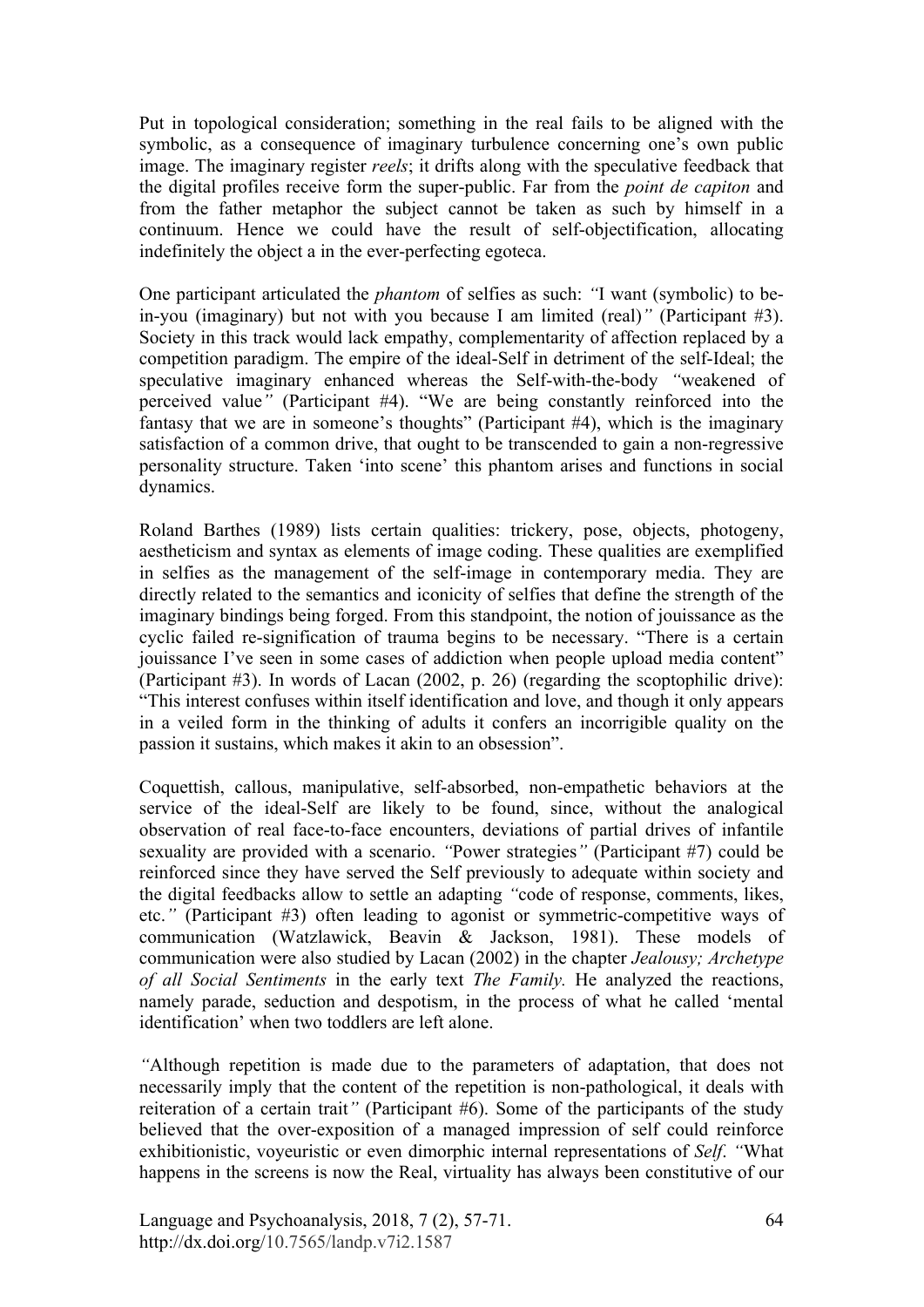culture but never as it is today*"* (Participant #1). The dispositions of interpersonal surveillance, and the manner in which the distinct plugins and feedbacks are interpreted and interiorized (often in an obsessional or delusional scale) has brought about today's *nomos*.

*"*The self is unstable and unfinished; the market speculation taken into personality*".* (Participant #2)*.*

#### *The Ideal Virtual Collective Self (IVCS)*

Generally speaking, the relation between the gaze and what one wishes to see involves a lure. The subject is presented as other than he is, and what one shows him is not what he wishes to see. It is in this way that the eye may function as objet a, that is to say, at the level of the lack  $(-\varphi)$ .

> Lacan in *The Four Fundamental Concepts of Psychoanalysis* (4 March 1964)

Since we are opening the present and last category, it seems especially important to consider the term 'virtual' from its Latin etymology *vir, virtus;* reference to a certain kind of potential. This potential could be referred, as the evolution of the word suggest, to the virtue that in antiquity accompanied virility. The meeting point of virility and virtuality is something that psychoanalysts cannot elude; the symbolic legislation which is, arguably, never fully accomplished. This legislation is installed by language from the beginning of every human life which creates a breach between essence and the inscription to the symbolic. It is with such inscription that we acquire a desire for differentiation as well as independence. This in turn reminds us of the implied oedipal triangulation which, if accomplished, would result in an interjection of the father and the admission of his prohibitions; the assumption of castration. What this order provides is, in the words of Olguín (2008, p. 5) "an unpayable debt and indelible blame". Olguín (2008, p. 6) further argues, in regard to postmodernity and its subjectivity: "The unprecedented failure of the ideals of modernity implies provisionally, and without a positive prognosis of restitution, the fall of the self-Ideals that counterbalance the return of the ideal-Self". The first aspect that Olguín makes clear is the decline of the meta-narratives that pretended to apprehend *essence* from within the symbolic*,* and that, as a common denominator, bequeathed an even deeper malaise on which postmodernity and its *ethos* was founded. The debt and guilt deepened and the media aligned with the voracity to alleviate the lack of being. This refers us to a second aspect; without spiritual expectations to be deposited in the social construction or in the innate betterment of the self-Ideals (sublimation), the contemporary subject turns his imaginary impetuosity into the construction of the prosthetic ideal-Self (idealization).

*"*The virtual *Selfer* can be understood as an 'anesthetic-aesthetic' construction that responds to the normative aspects of contemporary means of production*"* (Participant #1).

The views on the Lacanian ideals of self contrasts with Freud´s Super-ego, as Braunstein states in Olguín (2008, p. 7): "The imperative is not to obey, but to enjoy (*jouissance*), precisely the thing that the Freudian Super-ego prohibits". The context on which both notions were described are self-explanatory; Freud analyzed a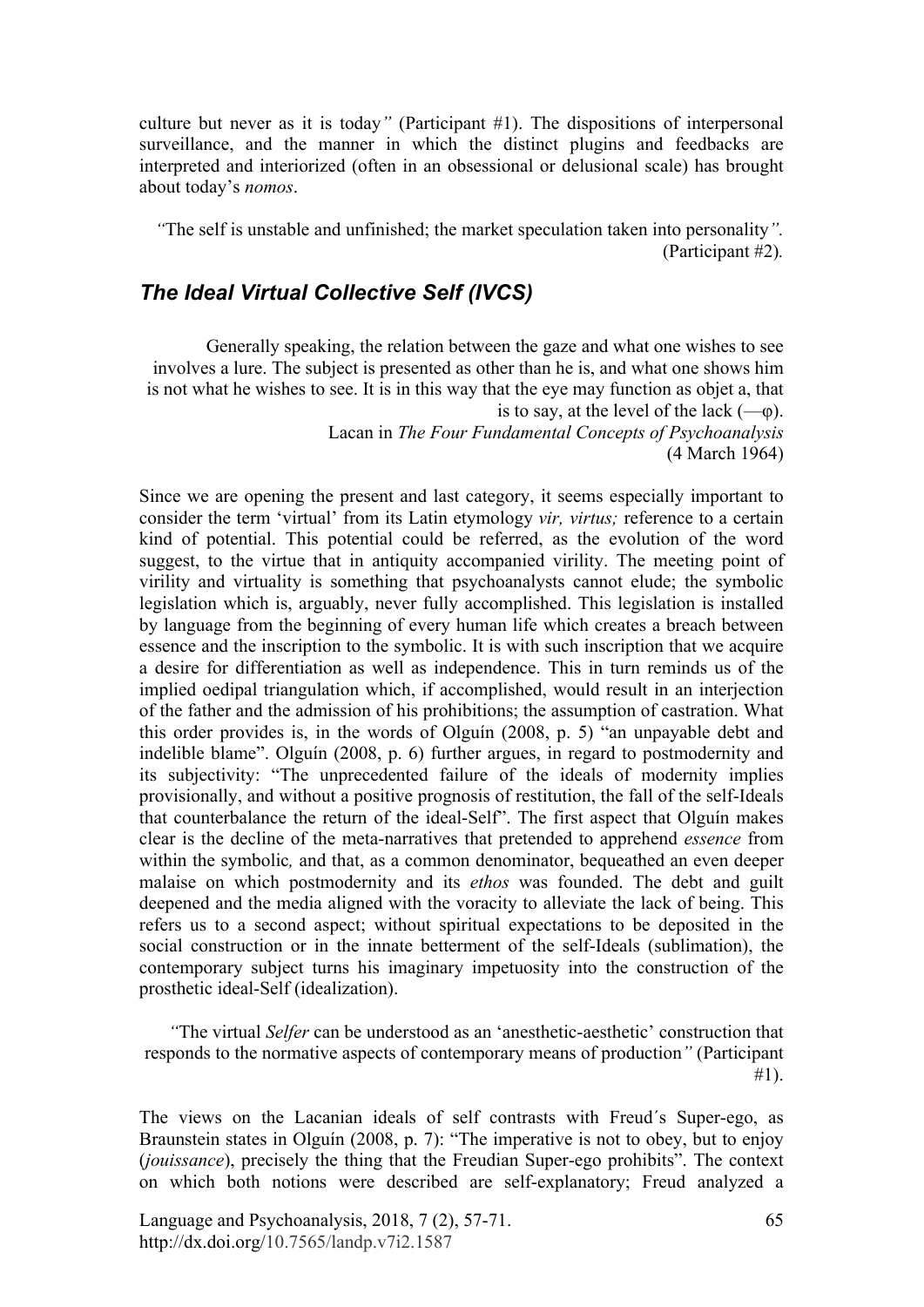Victorian super-ego whereas Jacques Lacan lived the sexual revolution of the sixties, among other vast social and political transitions in which he actively engaged. *"*It would appear that the limits of society are progressively permissive*"* (Participant #4). In *Totem and Taboo* Freud (1950) hypothesizes how the primitive guilt or taboo would have destructive coaction that would even be able to self-destroy the individual, kill him in a matter of days out of a *sacred* coaction. *"*Within the elements of millennial Super-ego, assimilations or identifications are objectivized and seldom depicted in Selfies*"* (Participant #7). What we see nowadays is the exacerbation of sensuality, an aspiration for glamour, glory, fame, and above all attractiveness and personal success (Marwick, 2015). *"*The values introverted in selfies could be economic, moral, and emotional*"* (Participant #5). Maier (in Olguín, 2008, p. 8) says on this account: "Pleasure has become mandatory: exigencies of seduction, euphoria, dynamism; the body is exalted but, under a layer of permissiveness, it sits submitted". *"*Authenticity is pursued in a manner of approval of self, since the display of the intimate raises the illusion of affective identification with the fetishized image*"* (Participant #5).

We emphasize the reflection on the vassalage of the body in reference to the selfie from the point of view of Maier (in Olguín, 2008) while we consider the importance of the development that concerns the problem of authenticity. A paradox arises at the moment in which the supposed authenticity comes from a mandate that emerges from the *Other* in an imperative way. This environment can produce a fetishized social habit, denying castration by enhancing the mediums of self-management by means of seduction, euphoria or implanted statements. Testimonies recollected by Warfield (2015) conveyed they "sought an image that they felt was 'authentic', 'real', "'not fake' and 'not forced'.

One can deduce that this is the response that the *Selfer* compulsory wants to address to the *Other*, responding to its desire, after the famous Lacanian *Che vuoi?* (What is it that you want from me? We ask the *Other*). It concerns the register of extimacy. The concept of extimacy, as studied by Byung C. H. (2017) after Lacan, denotes the progressive loss of freedom thus installing normativity. Byung (2017) explains this process in a fable; *The Mole and the Snake*, in contrast to the disciplinary and seclusion society studied by Foucault, the mechanism of coercion today is the snake moving in the extension of mediated intersubjectivity. It is about the neoliberal control that institutes a rivalry and a debt through the tyranny of the 'like'. The snake "wants to dominate trying to please and generating dependencies" (Byung, 2017, p. 34), while reading and fostering the expression of intimacy.

The immediacy between ´time/public' reach and ´space/private' image could be seen as an ontological invasion, with pathological consequences, since human faculties and nature are an abyss apart from a smartphone screen and internet superpublic. Immediacy as a value is evident even from the names of the mayor selfie display apps like *Snapchat, Instagram, Flickr,* and *Tumblr* which connotes just this, speed and urgency. One can mark the resemblance of the operations harnessed by colonization;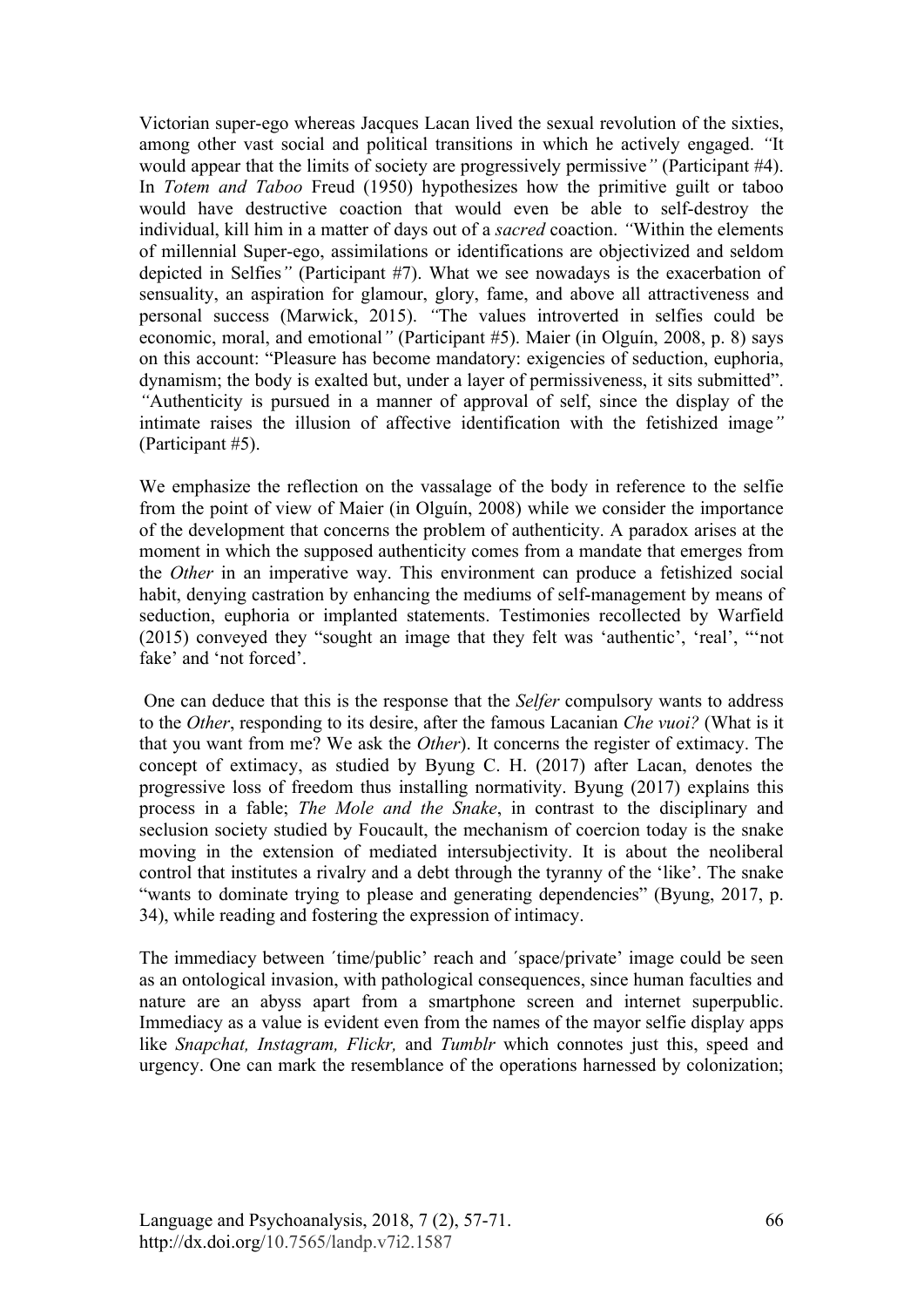colonized by another time register and a new *real* based on interconnectivity without even noticing and accepting technology as *master*<sup>5</sup>.

The ritualistic features related to the user experience inhabits the disembodied *Selfer*, forming a collective diaspora exiled from the ancestral Real and ingathered in the Noeme. *"*This selfie mythology is from now on a common denominator, the nondelayed fulfillment of imaginary drives and the certainty that everything is on-line*"* (Participant #5)*. "*Interconnection gives the illusion of facing a deity*"* (Participant #1), a unifying self-explaining power, that Kyriazis (2015, p. 22) has called Noeme:

...the Noeme is structurally coupled with its medium. As a self-organizing system, it adjusts to external influences and reinvents itself in order to adapt to its environment i.e. it reproduces (self-replicates) horizontally if successful, will lead to others copying it i.e. it is the total sum of all individual cognitive efforts and active information-sharing accomplishments of a person, the intellectual standing of a person within the Global brain.

## **Discussion**

In Lacanian theory most of the aspects referred to the selfie correspond to the study of the imaginary register that occupied the early stages of his theoretical production. As Jiménez (2009) indicates, he was engaged in locating a subject that differed from the one studied from the standpoint of psychology and psychiatry. This subject then corresponded to a system regulated by the drives and the metabolism of *imagos*. It was influenced to a great extent by Alexander Kojève, Roger Caillois (1986), Georges Bataille and Salvador Dalí, since the I (*moi*) functioned as a platform of meaning, therefore imaginary, that glides on illusion, deception, imposture, vertigo, boldness and antagonism. Mimesis and paranoia occupied a central place in his dissertations. It seems to us that due to this sum of factors the study of subjectivity as a postmodern Selfer could not be more *adhoc* to such a perspective since it was founded in a historical context that has much in common with ours. The image today regains its status of primacy and the truth falters in a weakening of the symbolic register.

In correspondence with a dialogue facilitated by the present journal, some details proved to be necessary to put in question, especially some concerning the applied methodology. It was previously stated that our approach aimed to contribute to a type of study that privileges empirical data while also harnessing a diversity on critical apparatus. This article sought to work through the findings within the analytic discourse (as accounted in *L'envers de la psychanalyse*), with the selfie in the position of the agent: as object a, cause of desire. In this regard we sustained our decision to

 <sup>5</sup> Viewed as in the four discourses accounted in *L'envers de la psychanalyse*. "The master, S1, is the agent who puts the slave, S2, to work: the result is a surplus, object a, that the master struggles to appropriate".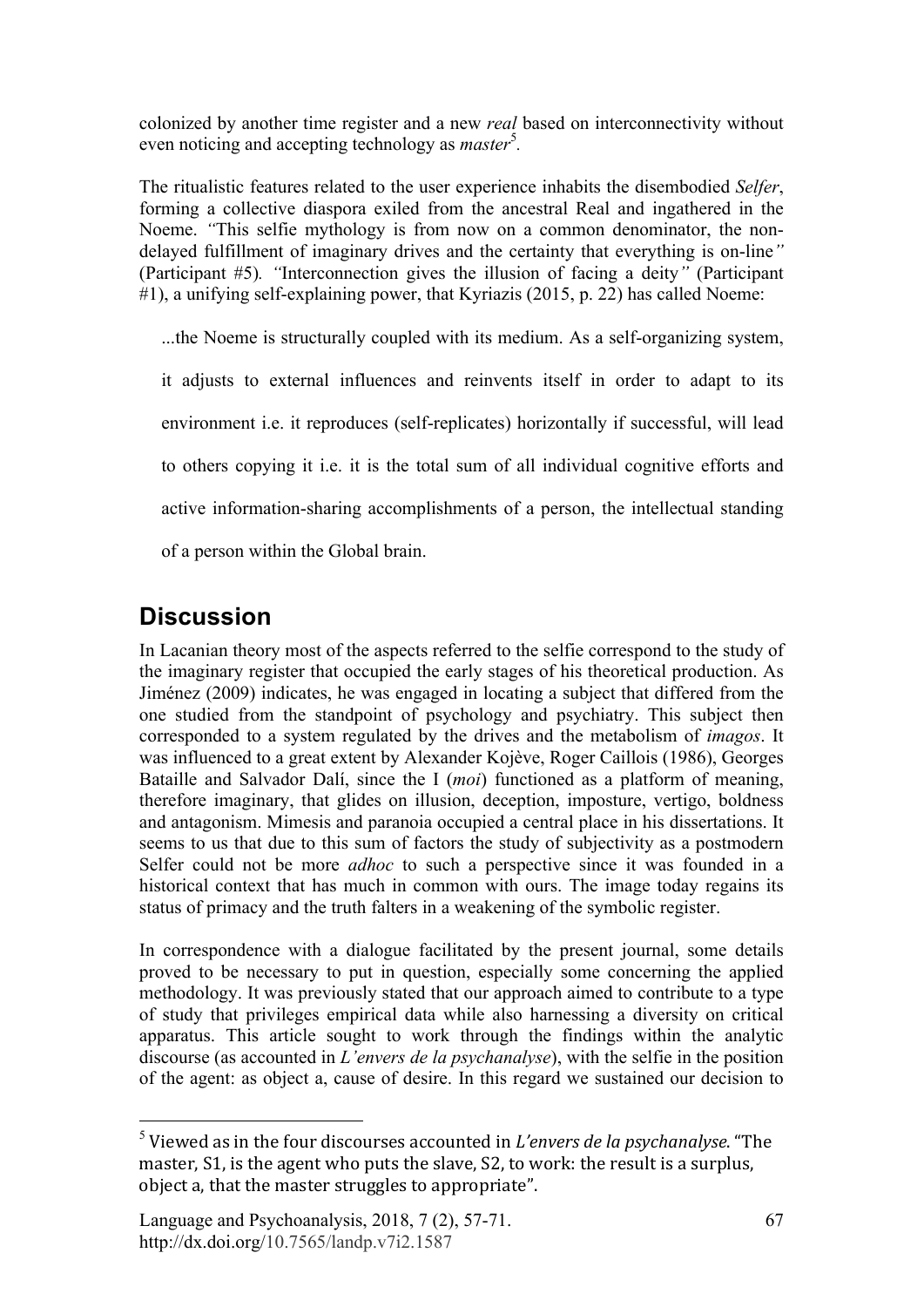incorporate different voices and addresses to this peculiar discursive agent. This procedure was sought to prevent the inclusion of one exclusive critical apparatus to translate the possible meanings. The Lacanian psychoanalytical approach was primordial; since it was firstly appointed by the participants own reading, specially referred to the *mirror stage* and its conceptual surroundings in the early works of Lacan. It was therefore our responsibility to 'dialectizice' the dimension depicted in that particular writing with the elements that later on articulated with the object a, thus with the integrity of the topology. We say responsibility, since remaining in the logic of the specular image would create exactly the effect it aims to prevent, namely: a static fixation on a schematic lure. Hence our overview on the developments of virtuality in social bonds as accounted in *The Four Fundamental Concepts of Psychoanalysis* (Lacan, 1964). Furthermore hereby we wish to suggest the reader to further review the status of the alienation through the image in correspondence with the signifier, primarily developed by Lacan (2006) in *The Instance of the Letter in the Unconscious, or Reason Since Freud*. This text would be a turning point to assimilate the sign as an anchor in the inter-subjective field. In this line, Rabaté (2007) argues that in the seminar of *The Symptom* there is a rethinking of the identification via a fourth consistency: the observation elicited by one participant ("a selfie gallery represents the subject for another selfie gallery"), might be propping towards this instance. However, due to the complexity of the problematic, the relation between this antecedent and the final consequences of it within a Lacanian chronological overview shall correspond to further research.

Selfies have been analyzed from different perspectives, some results indicated that selfies involved elements of self-objectification, demonstrating how people develop an objectified appearance consciousness, including appearance, surveillance and appearance dissatisfaction (Lyu, 2016). It has been stated that in Self objectification people tend to continually monitor their own bodies and subsequently have negative feelings of their appearance. As a result, women show their physical assets as more attractive to enhance and maintain their self-esteem, while men are willing to inflate their generosity and resources. Consistent with these findings, other results also demonstrated that young women try to find a balance between an image that presents them as a conventionally beautiful model, while also being an image that others would want to see, an image that somehow represents a felt connection to the body and ones' authentic sense of self (Warfield, 2015). Her phenomenological studies have shown how imaginary audiences can be either persecutory or gratifying in a superlative way. The finding that people do not want to be seen when they are taking a selfie [Warfield (2015) uses the words *policed, chastised, ashamed, silly, vulnerable, exposed, and embarrassed*], advocate that the real of the body is constricted and subject to the primary feelings of fragmentation and incoordination of the body, previous to the final joy when they are able to "coagulate" the idealized specular image, in this, the findings are entirely compatible with the *mirror stage* in Lacan. With this testimony she made evident the game of "lost and found" that precedes the symbolic register. Even when people deny staging, in that study they stated that it is a very precise process. In consequence, it would appear that the value judgment of *narcissism* or *artificial* is a collective projection of the qualities we attribute to ourselves in this kind of acts. However, me must advert this phrase used by Warfield (2015, p. 6) for future studies: "It is important to mention that this research is not suggesting that the body holds the true/a more true/ or transcendental subjectivity than the other subjectivities mentioned in this paper". If the Lacanian

Language and Psychoanalysis, 2018, 7 (2), 57-71. http://dx.doi.org/10.7565/landp.v7i2.1587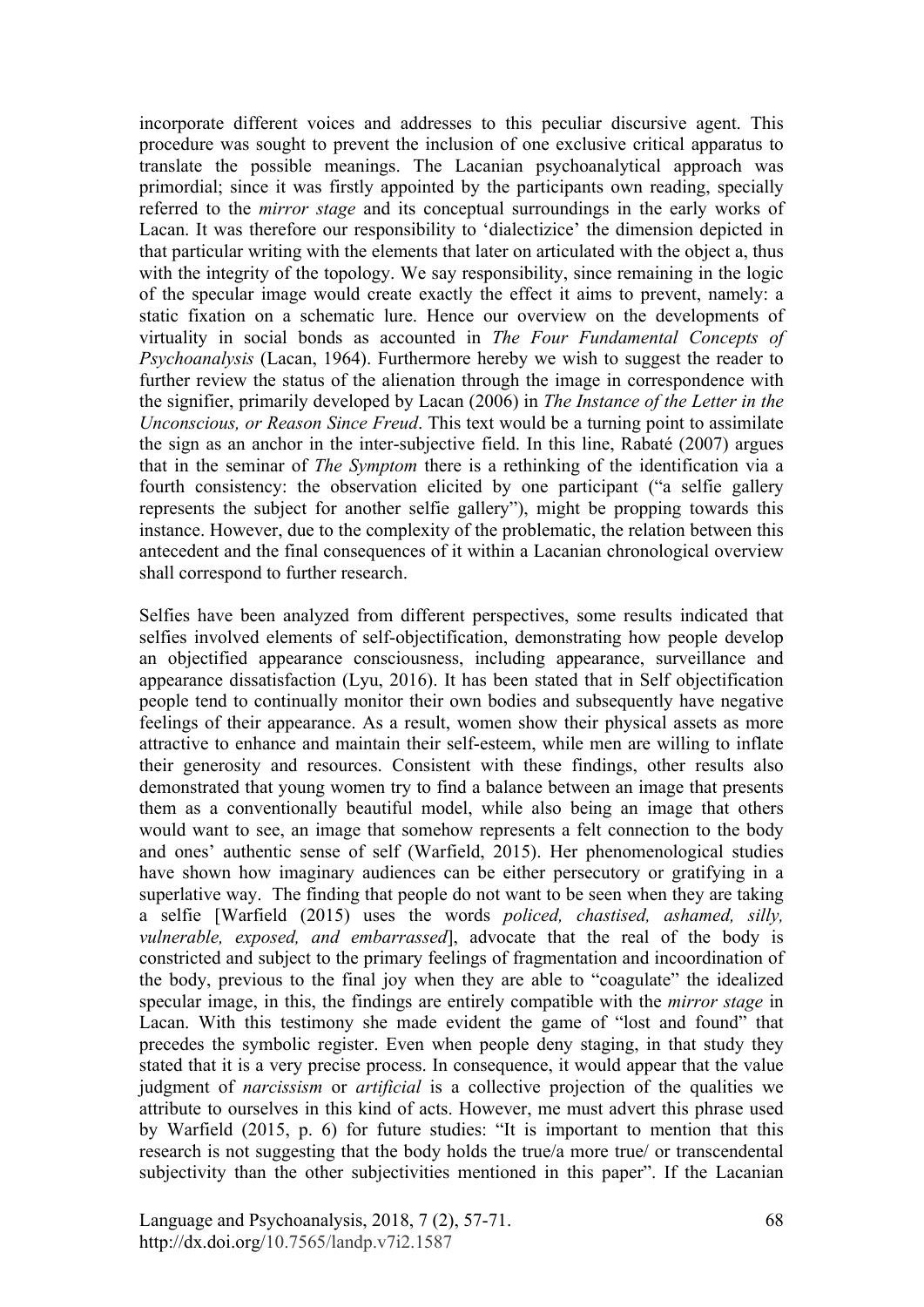framework is used to future studies focusing on the disembodied ontologies, one should take caution in neglecting a topological consideration, and in this manner the role of the *real* register to sustain coherency with the symbolic and the imaginary.

Other researchers have analyzed the texts accompanying posts on *Instagram* to develop an understanding of the types of narratives that *Selfers* use to communicate. They identified seven primary genres of selfie meta-narratives: autobiography, parody, propaganda, romance, self-help, travel diary and the coffee-table book (Eagar & Dann, 2016). This is relevant considering the functions of selfies and the nature of the sub-texts they wish to convey accompanied by the self-portrait. These statements have the potential to constitute a manifest inscription in the symbolic order and circumscribe the imaginary, which at the same time, from the name of the categories, reveal a *zeitgeist* reflecting today's state of globalized signifiers.

Very interesting contrasts emerge in respect to the nature of the interviewees since two selfie studies were conducted at the same university. We compiled, under different methodologies, the opinion on selfies by people from the field of humanities and psychoanalysis (the present) and marketing students (Barajas et al., 2017). The contrast demonstrates a very different approach between the two publics. "The most relevant findings were that the marketing students felt enthusiastic, free, comfortable, satisfied and relaxed when sharing emotions and feelings such as friendship, joy, happiness and love, among others" (Barajas et al., 2017, p. 8). This points out a peculiar breach apparently inherited to the two critical apparatus and/or subjective constitutions of both populations.

As far as the economical implications concern, it has also been proven that throughout anthropomorphism and familiarity, a *brand personality* can relate easily through affectivity with target consumers through specific kinds of brands (Barajas et al., 2017). The visual content, in this perspective, is added with fetishistic features that make the selfie a speculative merchandise. According to the definition of *branding* by Reynolds and Gutman (1984), it could be understood as a process that generates the image of a brand taking into account the synthesis of attributes of the product, the consequences in consumers and the personal values. As Murolo (2015) observes, painters such as Rembrandt, Kahlo and Van Gogh generated a brand identity around their self-portraits that endures, propagates and mythifies. This visibly correlates with the contemporary public character of the *influencer.* This was relevant to our analysis since 'the fetish' was analyzed in its rapport with castration and the erection of a public profile. A hashtag trend, a publicity campaign, contests and collectively organized dynamics and even art exhibitions concerning selfies could represent an important economical event (Canga, 2015).

Byung C. H. (2015) in *The Aroma of Time* Exhorts to retake the *vita contemplativa* in postmodernity since the cult of the *now* creates an *atomization* of life's temporality. These phenomena would carry a progressive loss of the narrative tension (vital to exsistence) between past and future and the reliance of a prosthetic digital memory in an *egoteca* as a denial of personal significant memory. This point was relevant to our analysis in regard of the ontological ground that inhabits the subject in digital media. It deals with aspects of 'belonging': what belongs to the superpublic, to memory, to privacy, to our social bonds or to self-identity.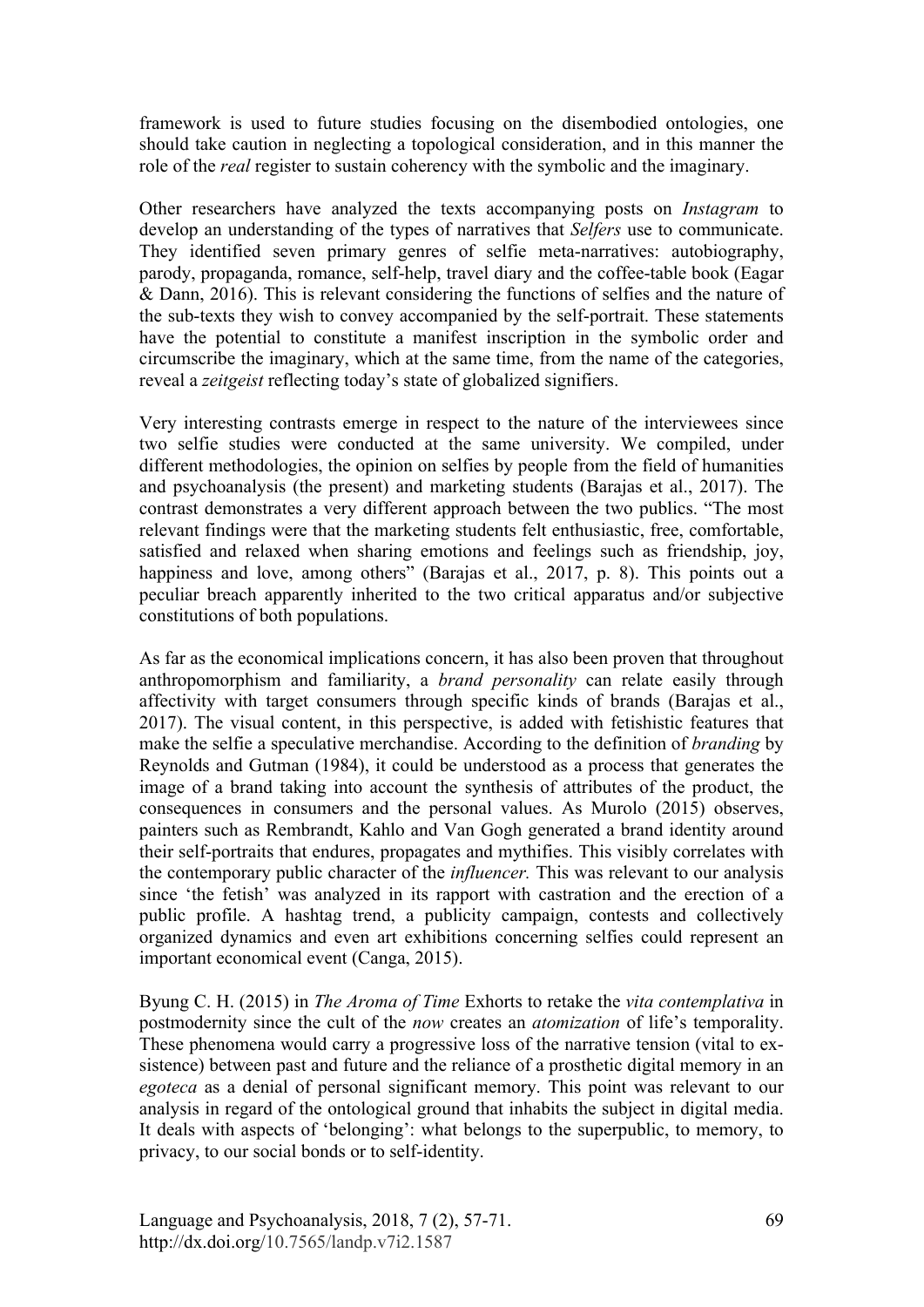To further explore the present topic, we propose the question: How can we conduct with accuracy the analysis of the relationships of cultural emblems and media aesthetic with the subjectivity of the individual?

### **Conclusion**

Even though selfies carry the desire to reach the other as a *love demand,* it also carries the risk of being left trapped in the dream of the *Other* or being symbolically disembodied. The duck-face vestige of an unconscious kiss will remain whether to reach the other or our ideal of *Self*. But where does the analogical life reside in postmodernity, in the escape from memory or the fear of forgetting who we "are"?

It is here indeed that something else forces us to question ourselves about the fact that the punctuation in which this presence to the world manifests itself is not simply imaginary, namely that already it is not at all to the other that we refer ourselves here, but to this most intimate part of ourselves which we try to make the anchoring point, the root, the foundation of what we are as subjects. *The Identification* (Lacan, 1961, p. 29)

#### **References**

- Barajas, K., J. Mercado, E. Salinas, & P. Reyes. (2017). Estudio sobre el fenómeno de las selfies en las redes sociales y sus implicaciones para el marketing. *The Anáhuac Journal: Business and Economics*, *17*, 2 93-116.
- Barthes, R. (1986). *El mensaje fotográfico. Lo obvio y lo obtuso*. México, D.F: Paidós.
- Canga-Sosa, M. (2015). Introducción al fenómeno del Selfie: valoración y perspectivas de análisis. *Fotocinema. Revista científica de cine y fotografía*, *10*, 12-21.
- Caillois, R. (1986). *Los juegos y los hombres. Las máscaras y el vértigo.* México, D. F: Fondo de Cultura Económica.
- Corte, J. P. (2015). La morfología de la naturaleza humana. In J. Muñoz-Delgado, J. L. Díaz, & C. Moreno (Eds.), *Genealogía de la mente humana, evolución, cerebro y psicopatología* (pp. 393-394). México, D.F: Herder; Salud Mental.
- Eagar, T., & Dann, S. (2016). *#selfie: Genre categories in human branding: Consumer Culture Theory Conference*, proceedings. France, Lille.
- Freud, S. (2015). *Civilization and its discontents.* New York, NY: Broadview Press.
- Freud, S. (1950). *Totem and taboo*. UK, London: Complete Psychological Works.
- Han, B. C. (2015). *El aroma del tiempo. Un ensayo filosófico sobre el arte de demorarse.* Spain, Madrid: Herder.
- Han, B. C. (2017). *Psychopolitics: Neoliberalism and new technologies of power.* New York, NY: Verso Books.
- Jesús, Galindo C. (1998). *Técnicas de investigación en sociedad, cultura y comunicación.* México, D.F: Pearson Educación
- Jiménez, E. (2009). Lacan y la definición de un sujeto atópico. In *I Congreso Internacional de Investigación y Práctica Profesional en Psicología XVI.* Argentina, Buenos Aires: Jornadas de Investigación Quinto Encuentro de Investigadores en Psicología del Mercosur.

Language and Psychoanalysis, 2018, 7 (2), 57-71. http://dx.doi.org/10.7565/landp.v7i2.1587